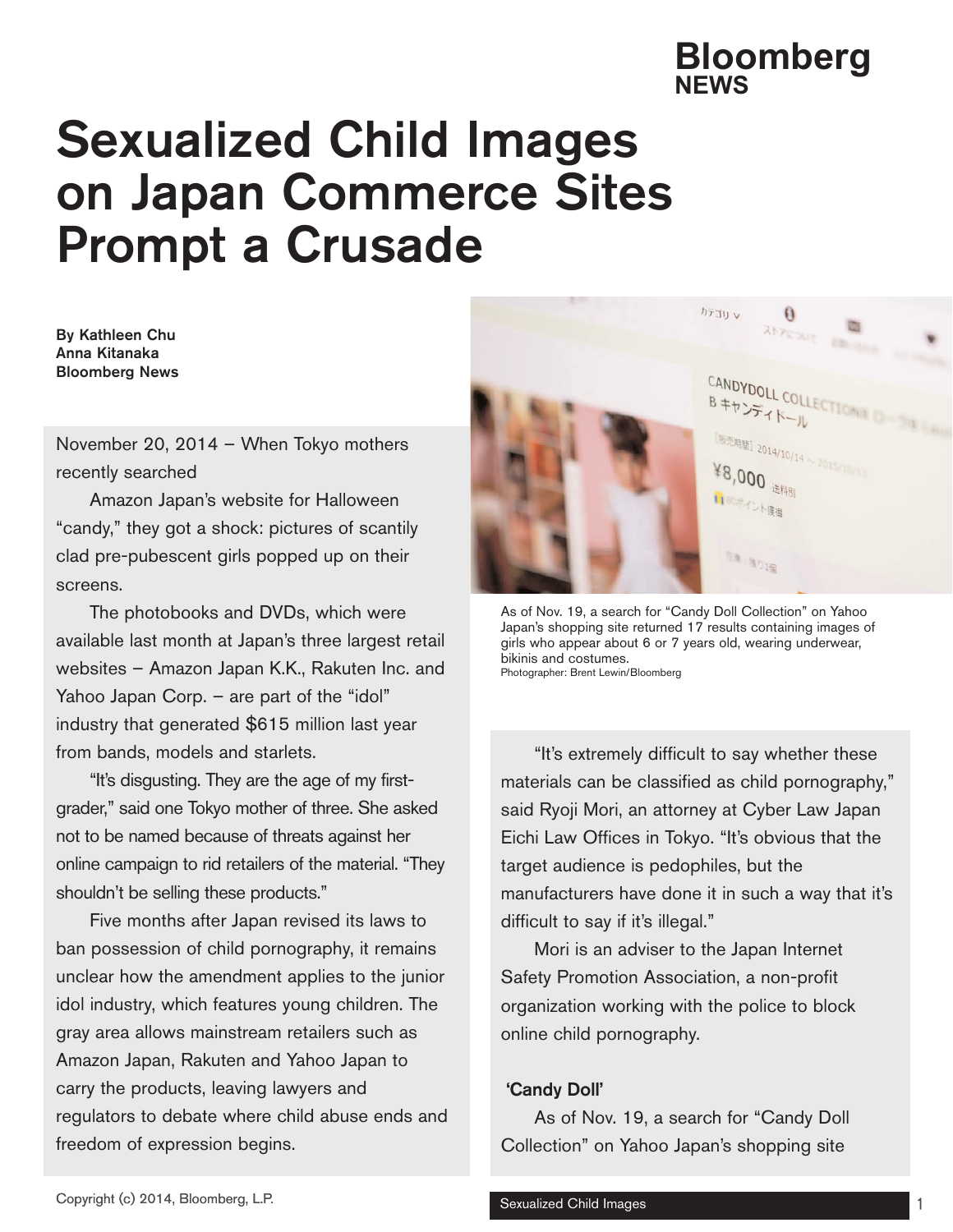returned 17 results containing images of girls who appear about 6 or 7 years old, wearing underwear, bikinis and costumes. While none of the pictures revealed private parts, some of the girls pose with spread legs, showing their underwear. One 4,000 yen (\$35) DVD advertises: "Margaret-chan, who dresses as a maid and ballerina, generously displays her sweet body and cute charm."

Yahoo Japan contacted the police about the Candy Doll Collection and hasn't been told that the DVDs violate anti-child pornography laws, Yoshinari Kaji, a spokesman for Yahoo Japan, said in an e-mailed response.

### Daily Monitoring

"We haven't confirmed the contents of the products in question, but if we identify that there is a problem, we intend to deal with it swiftly and appropriately," Kaji wrote. He said the company monitors its website daily to check for products that infringe laws.

Yahoo Japan was 42.9 percent owned by SoftBank Corp. and its group companies as of March 31, making it a subsidiary, said Matthew Nicholson, a SoftBank spokesman in Tokyo.

"As this is a matter for Yahoo Japan, a separate listed entity, we decline to comment," Nicholson said.

On Amazon Japan, the Candy Doll series can no longer be found. From the same DVD producer's website, a link redirects to Amazon.co.jp, advertising an out-of-stock video from its Nymphet series.

Amazon Japan said it reviews products "if customers find an item on our site they find objectionable." The company offers more than 100 million items on its website, it said.

Amazon.com Inc.'s Japan policy states that products sold on Amazon.co.jp must follow Japanese laws, Craig Berman, a spokesman for the Seattle-based company, said in an e-mail.

A search on Rakuten's site no longer shows any Candy Doll DVDs for sale. The company declined to comment.

## 'Under Japanese Law'

A call to the Tokyo office of the Candy Doll DVD series producer was answered by a Mr. Takashiro, who declined to give his first name or title.

"We operate under Japanese law," said Takashiro, who stressed he was speaking in his personal capacity. "It's up to the law to decide and it's not for my company to decide."

With the revised law, Japan became one of the last industrialized nations to ban possession of pornography featuring children under the age of 18. The amendment clarified the definition of child pornography to outlaw materials that "particularly expose or emphasize sexual organs such as buttocks or the chest area of a child."

The revised law added to the previous definition of child pornography as any material showing a sexually physical act with a minor such as touching or being touched in or around the genitals, or material where the child has removed all clothing or parts of clothing to excite and stimulate sexual desire.

## Manga Exempt

The law exempts manga, anime and computer games, after groups including the Japan Magazine Publishers Association lobbied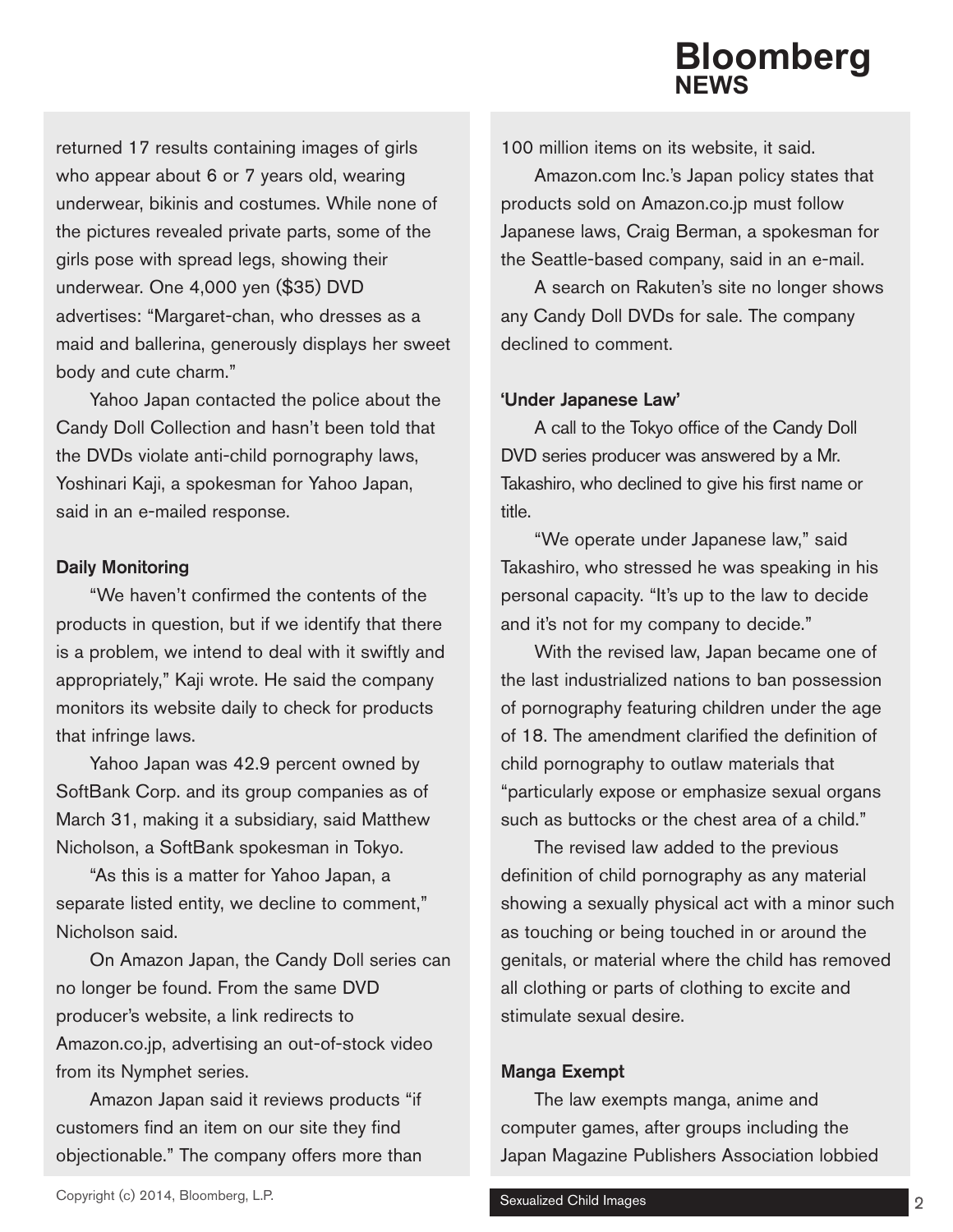against restrictions on freedom of expression.

Sales of idol products, which include pop albums from supergroup AKB48, generated about 72 billion yen in the year ended March 2013 in the country, according to Yano Research Institute Ltd. The figure includes photobooks, DVDs, concert tickets and related products.

Critics say the definition of child porn in the amended law is still vague, making it difficult to enforce regulation.

"The definition still remains broad and obscure, and is unclear," Japan Federation of Bar Associations President Susumu Murakoshi said in a statement on June 18 after the amended law passed. There should be explanatory guidelines for how to interpret the law, otherwise there is "uncertainty about the practical use" of the amendment, Murakoshi said.

The Ministry of Justice has no plan to create guidelines, said an official at the criminal affairs bureau at the ministry, who asked to not be named citing department policy. It's up to the courts to decide how to apply the law, the official said.

On the cover of one of the Candy Doll DVDs, a young girl in a ballerina outfit is shown sitting on the floor with splayed legs, wearing a tight leotard that reveals the outline of her genitals.

#### 'Looks Problematic'

"It's debatable if it's illegal or not," said Shino Uenuma, an attorney at South Toranomon Law Offices, commenting on the image. "Let's put aside whether this was intentionally shot in a way that is sexual. Based on the law, it looks problematic."

Law enforcement and prosecution agencies have so far focused on the worst cases of sexual abuse of children, lawyers said. The junior idol industry is free to sell its products with no police interference unless the general public steps in, said Uenuma.

Retailers in Japan could receive a maximum 5 million yen fine or up to five years in prison if found guilty of distribution, according to Mori. If the retailer takes down the material within a "reasonable amount of time" after being notified of the sale, charges are unlikely to apply, he said. Two weeks is considered a fair amount of time, the lawyer said.

By comparison, in the U.S., those found guilty of distribution of child pornography face a maximum of 40 years of jail time.

#### nternational Hub

According to a U.S. Department of State's 2013 Human Rights Report, Japan is an international hub for the production and trafficking of child pornography.

The number of child pornography investigations in Japan rose to a record 1,644 cases in 2013, according to the latest data from the National Police Agency's website. A majority of them were Internet-based crimes such as posting and sharing of photos or videos with illegal content. Internet-related child porn accounted for 84 percent of the cases in 2013, the agency said.

#### Video Game

This isn't the first time Amazon Japan has come under fire for products on its site. In 2009, Equality Now campaigned against a video game